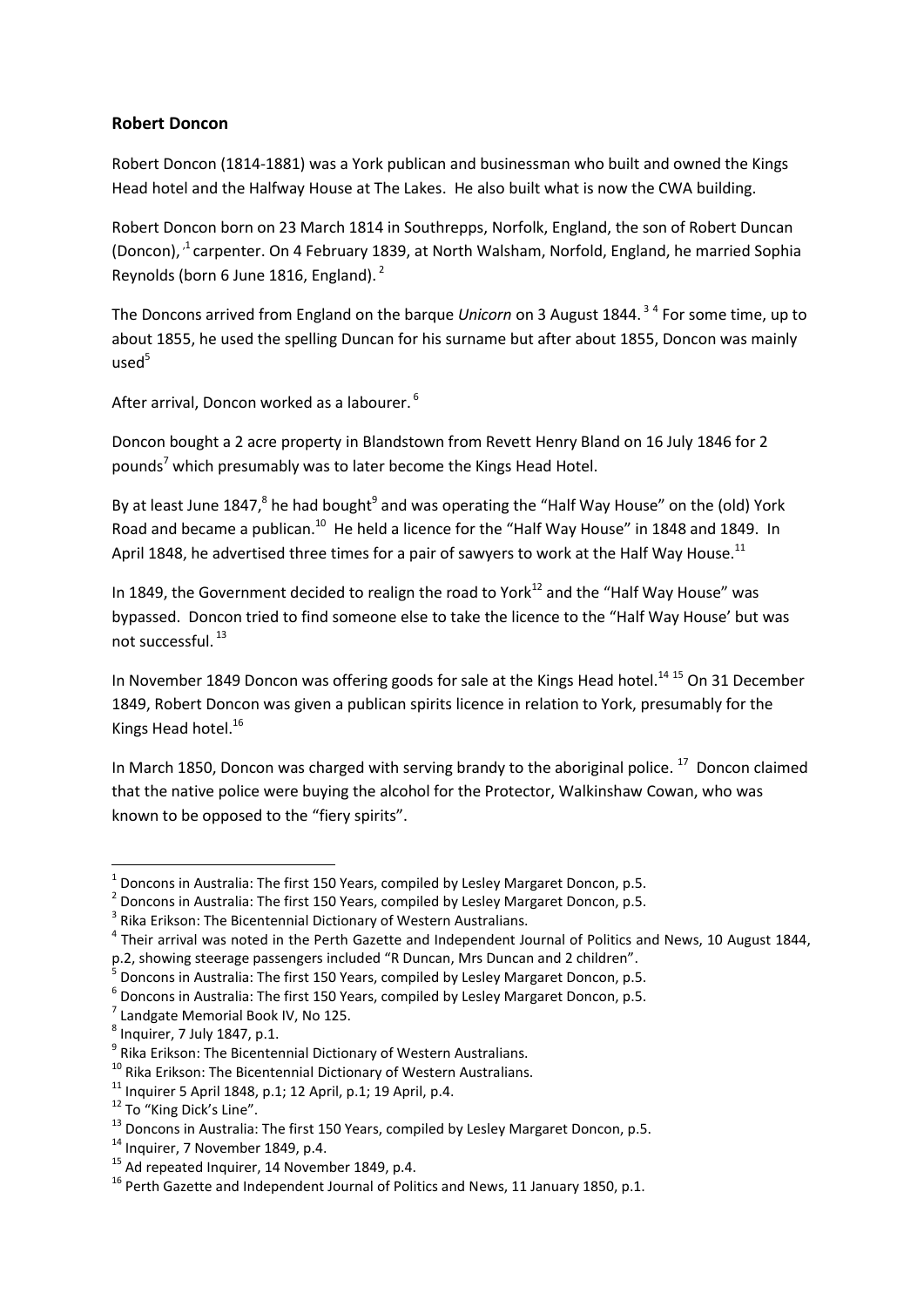The Kings Head Hotel was again granted a "Publicans' Retail Spirit Licence" in January 1851.<sup>18</sup> Relicensed next year the same time as the Dusty Miller.<sup>19</sup>

The hotel was used for meetings of the York Agricultural Society until they began to meet at the Castle Hotel.<sup>20</sup> The Inquirer noted that "the members sat down to a substantial lunch provided by Mr Doncon".<sup>21</sup> It was also used for other meetings such as the Race Club.<sup>22</sup>

At the meeting of the York Agricultural Society in July 1851, "about 30 of the members sat down to a dinner provided by Mr Doncon; the cloth having been removed, the usual loyal toasts were drank".<sup>23</sup>

Robert Doncon and Solomon Cook took charge of the rural sports at the York Races on 7 January 1852.24

At the meeting of the York Agricultural Society members in 1852, the members took advantage of Mr Doncon's "large room".<sup>25</sup>

[There is a partnership of Scales & Duncan operating a farm at Cold Harbour in 1852, is this Robert?]

Doncon took a conveyance of another lot nearby in 1853.<sup>26</sup>

In March 1854, a claim for a gold mine was made by D W Chapman, J Duffield, Sen, J Burthenshaw Cox and James Duffield for a 20 mile radius of Doncon's Half Way House, indicating nuggets of gold had been discovered in its vicinity.<sup>27</sup>

In April 1854, Doncon bought York Town lot 2 (now 152 Avon Tce)<sup>28</sup>.

In August 1854, Robert Doncon was involved in an accident. To quote the Inquirer:

"On Monday 31st ult., an accident fortunately at tended with no fatal results, occurred on the road over Green Mount, to the cart of Mr Doncan, of York, and which arose from the culpable neglect of the parties employed on that line of road. Mr Doncan was proceeding over the Mount on his way homewards, and finding the passage of the road obstructed by a tree thrown across it, he proceeded to the encampment of the gang of men at work, for assistance in removing the impediments to his progress. During his absence for that

 $^{17}$  Rodger Jennings: Over the Hills, A history of York 1834-1880, p.118, note 295.

 $18$  Inquirer, 15 January, 1851, p.1.

<sup>&</sup>lt;sup>19</sup> Perth Gazette and Independent Journal of Politics and News 23 January 1852, p.4; Inquirer 21 January, 1852, p.3. Also licensed on the same day was S Hayes Travellers' Home on the York Road (later the 19 Mile Inn).

 $^{20}$  Perth Gazette and Independent Journal of Politics and News 9 February 1851, p.2; 14 February 1851, p.3.; 10 October 1951, p.3; 23 April 1852, p.3; 16 September 1853, p.2.;14 April 1854, p.2.

 $21$  Inquirer 20 November 1850, p.3.

<sup>&</sup>lt;sup>22</sup> Perth Gazette and Independent Journal of Politics and News 19 September 1851, p.2.

 $^{23}$  Inquirer, 23 July 1851, p.1.

<sup>&</sup>lt;sup>24</sup> Perth Gazette and Independent Journal of Politics and News 7 November 1851, p.2.

 $25$  Inquirer 21 January 1852, p.3.

<sup>&</sup>lt;sup>26</sup> Landgate Deeds and Ordinances index Volume 5, 189 on page 250 (2 acres purchased for 7 pounds 10 shillings); and 241 on page 308 (purchased for 18 pounds).

<sup>&</sup>lt;sup>27</sup> Inquirer 29 March 1854, p.2; 5 April 1854, p.2; Perth Gazette and Independent Journal of Politics and News 31 March 1854, p.2..

<sup>&</sup>lt;sup>28</sup> Landgate V/373/392: Conveyance 22 April 1854 from Benjamin Lyon of Perth Storekeeper to Robert Doncon of York 31 pounds.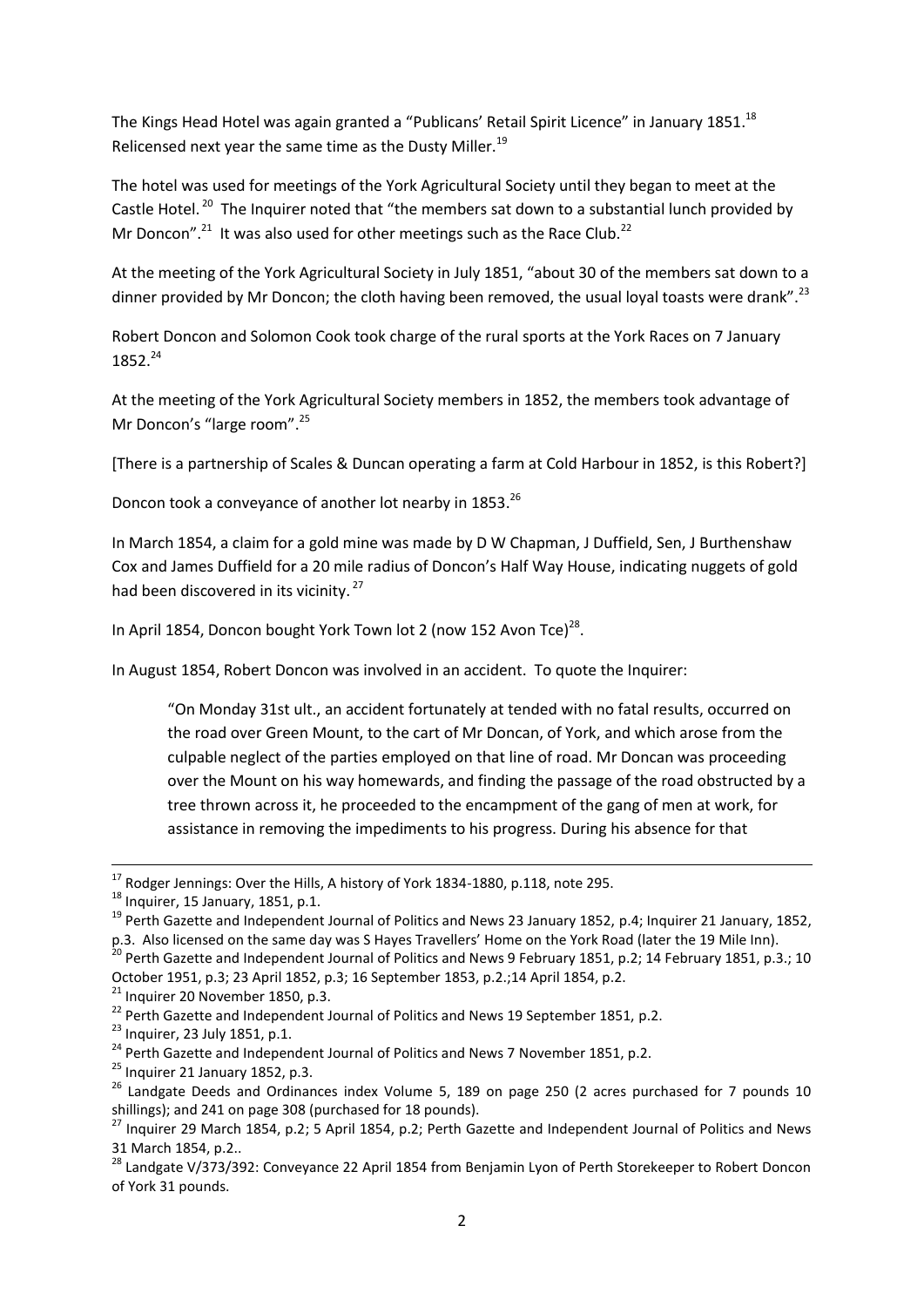purpose, a tree which had been nearly cut through, and permitted to be left in that state whilst the men partook of their dinner, fell directly across the dray, smashing everything in its descent. The dray was heavily and valuably laden, and a cask and several cases of wine on it were destroyed, and a valuable mare so much bruised, that her recovery is very questionable, and the shaft-horse was also much injured. Should the mare die, the loss to Mr Doncan will fall little short of £100."<sup>29</sup>

Doncon ran the hotel with his wife Sophia, who worked at the bar. In September 1854, she was a witness in the trial of Edward Bishop for the murder of a Chinese man named Ah Chong, and gave evidence of conversations at the bar of the Kings Head.<sup>30</sup>

In 1854, Doncon built a replacement "Half Way House" at The Lakes. He advertised this on 15 December 1854:

"New Half-way House between Guildford and York. ON" the 1st of January, 1855, will be opened by Robert Doncon, the " TRAVELLERS BEST," where every accommodation will be afforded that man or horse can require. Frequent complaints being made of the exorbitant charges at roadside houses, It is determined to meet the wishes of the public, by supplying everything at the above house at the lowest remunerating prices. The following scale of charges will be invariably adhered to: - In the Parlour, each Meal. 2s. 6d. Beds . 1s. 6d. In the Tap room for cash only, each Meal . Is. 6d. Beds. Os. 6d. For Cash on delivery each feed of corn with chaff or chopped hay, 1s ; each horse hay for the night 2s 6d. Parties with Teams tending their own horses can be supplied with hay by the cwt. at Guildford prices. Where running accounts are agreed upon, bills will be delivered, every 6 months, in which cases the charge will be for each feed of corn 4s 3d, each horse hay for the night 3s. Hay by the cwt., one shilling above Guildford price. A constant supply of first rate wines, spirits, bottled and draft beers, &c. . ' Wheat, barley, or other colonial produce will be received in payment"

It also appears that Doncon had also taken over running of the former "Dusty Miller" hotel (in Pool Street, now Christie Retreat) as there a few references to "Duncan's Hotel" being in the location of Solomon Cook's mill<sup>31</sup>, as well as other references simply to a hotel under that name.<sup>32</sup> 33

By 1856, Doncon was also farming. It was reported that on his farm of 107 acres, "one man with one pair of horses did the whole of his ploughing (108 acres) in 78 days".<sup>34</sup>

In or prior to August 1855, Doncon opened a new store.<sup>35</sup> This store was probably his new building which is now the CWA building. The first reference to the store is an attempted robbery. In August

 $29$  Inquirer 9 August 1854, p.2.

<sup>&</sup>lt;sup>30</sup> Perth Gazette and Independent Journal of Politics and News 8 September 1854, p.2; 6 October 1854, p.2..

<sup>31</sup> *The Inquirer, 11 April 1855, p.1; further ads 25 April 1855, page 2.*

 $32$  Inquirer 25 April 1855, p.2.

<sup>&</sup>lt;sup>33 33</sup> Perth Gazette and Independent Journal of Politics and News 7 September 1855, p.1; 14 September 1855, p.1.

<sup>&</sup>lt;sup>34</sup> Inquirer and Commercial News, 9 July 1856, p.2.

<sup>&</sup>lt;sup>35</sup> Inquirer and Commercial News, 29 August 1855, p.3.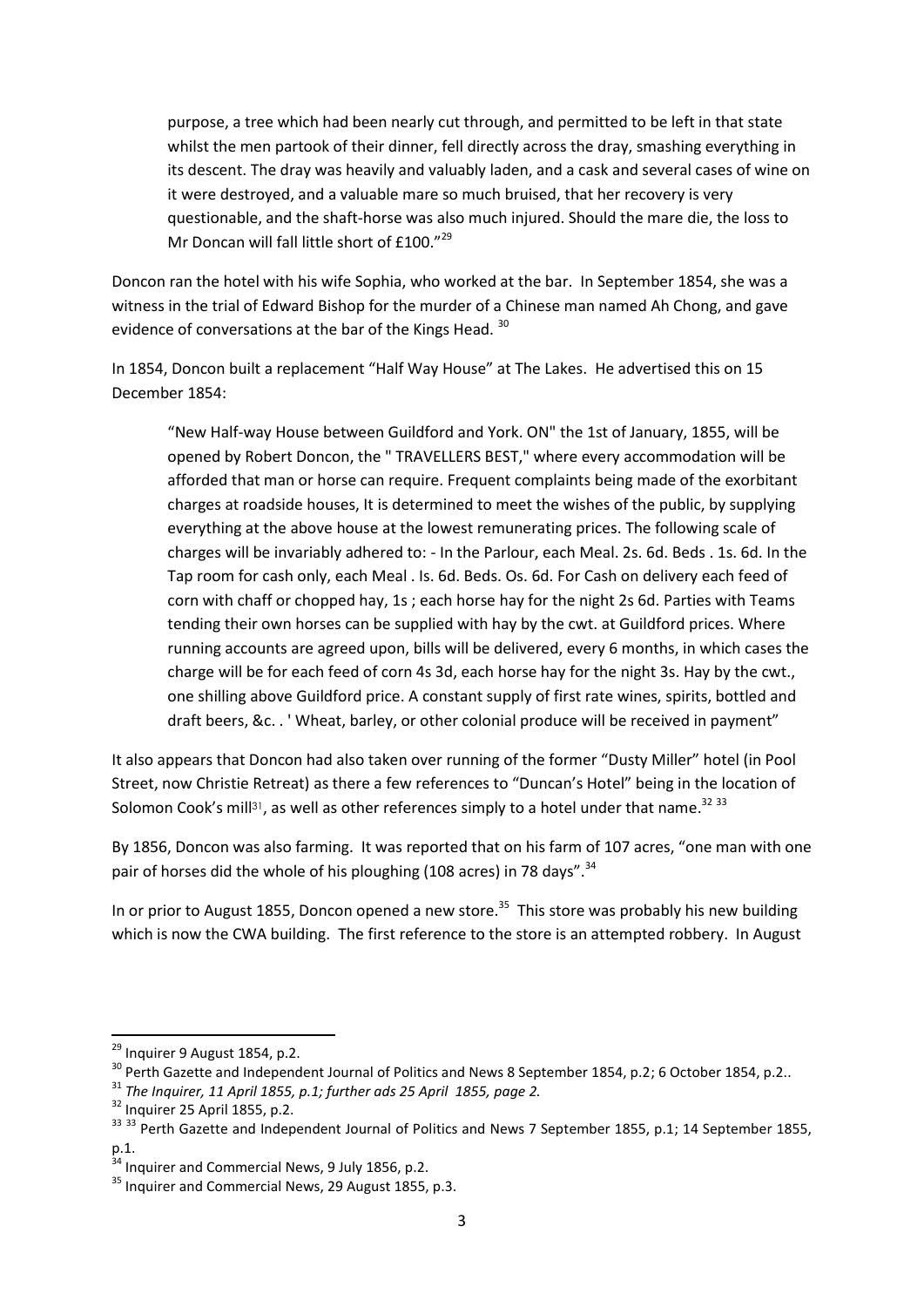1855, his "store" was attempted to be broken into, a thief cutting a pane of glass out of the window, but his son gave the alarm.<sup>36</sup>

Doncon advertised Town Lot 2 (the store) on 10 October 1856<sup>37</sup> as follows:

"TO BE SOLD AT AUCTION AT THE YORK FAIR

A newly erected Brick House built for a Butcher's Shop, but can be easily converted to any other purpose, situated in the most central and business part of York, adjoining Wade's steam mill and known as York Building Lot No 2, the grant is fenced in with a two rail fence".

Later in October 1856, Doncon put up the Kings Head for lease:

"The proprietor is about to relinquish the conduct of the above establishment, in consequence of other business requiring his attention. To an active person desirous of entering into the public line, the above offers advantages rarely to be met with in the colony. The House contains 11 bedrooms, 2 sitting rooms, tap room, bar and kitchen with bake and brew-house and a five bushel oven, together with stabling for 20 horses, cart lodges, carpenter's shop and 4 stockyards, well of good water, &c, and 7 acres land adjoining."<sup>38</sup>

In 1857, Doncon sold Town Lot 2 to Resident Magistrate Richard Goldsmith Meares "the Younger" for 250 pounds. $39$ 

He owned a race horse named "*Robin Hood*". 40

In November 1858, Doncon advertised for a House Carpenter, promising six months constant employ at good wages. $41$ 

The Kings Head was improved in appearance in 1859.<sup>42</sup>

Doncon was proud that the "Working Class" came to his hotel. In October 1959, Doncon advertised:

"ROBERT DONCON, proprietor of the "Kings Head", York, begs to return his thanks for the liberal support he has received from all classes, more especially *the Working Class*, and to assure them that he has been enabled from that support to erect a first-class House, where he can accommodate either *rich or poor* with refreshments of the best quality and upon reasonable terms. RD can at any moment provide Bedrooms well-aired, for upwards of thirty persons, and comfort that requires one visit to prove the fact. RD begs to assure the public that his bottle Ale and Porter department will be found well supplied, and as usual every pains taken in purchasing the same to select what his customers give him credit for having – a good article and cheap. Wines of the first quality either in draught or bottle, and

<sup>&</sup>lt;sup>36</sup> Inquirer and Commercial News, 29 August 1855, p.3.

<sup>&</sup>lt;sup>37</sup> The Perth Gazette and Independent Journal of Politics and News, 10 October 1856, p. 2.

<sup>&</sup>lt;sup>38</sup> Perth Gazette and Independent Journal of Politics and News 24 October 1856, p.5; 28 November 1856, p.6.; smaller ad 3 October 1856, p.2.

<sup>&</sup>lt;sup>39</sup> Landgate: VI/38/215: Mortgage on 6 May 1857.

<sup>&</sup>lt;sup>40</sup> Perth Gazette and Independent Journal of Politics and News 4 September 1857, p.6.

 $41$  Perth Gazette and Independent Journal of Politics and News 19 November 1858, p.6.

<sup>&</sup>lt;sup>42</sup> Inquirer and Commercial News 19 October 1859, p.2.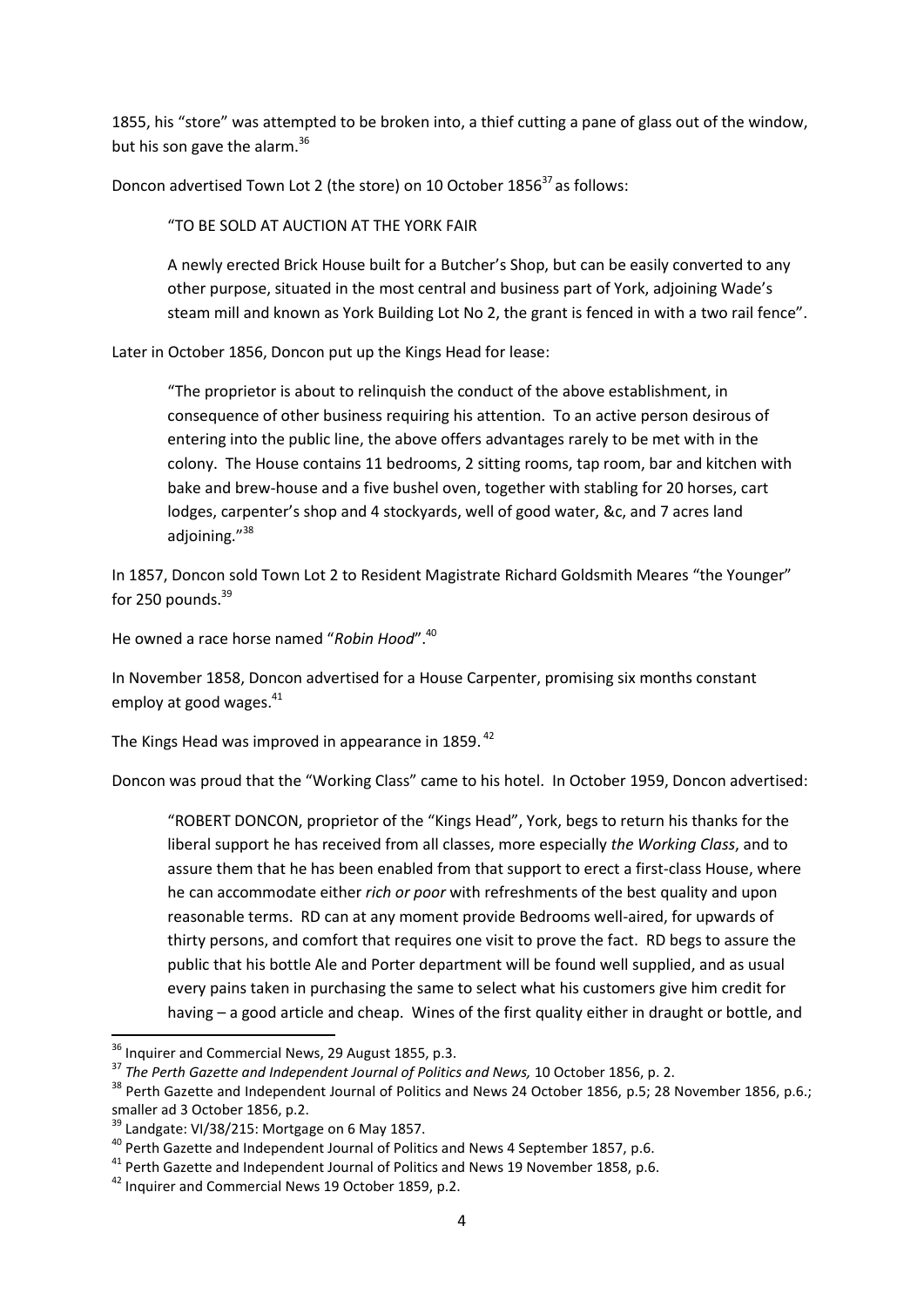some excellent Champagne. Draught Porter and Ale drawn with an engine A BALL will be held on Wednesday, the  $26<sup>th</sup>$  of October, and a first-rate band will attend. Supper at 8 o'clock. Good and extensive stables, gig and coach houses locked, stockyard, sheep pens, and a large paddock, and a supply of excellent corn and hay. An experienced Ostler will be kept."

In the same newspaper, Doncon advertised for a bread and biscuit baker.

A reporter in 1859 said:

"Of the King's Head I can speak in praise of its appearance, and the vast improvements in that establishment certainly make it most inviting. From this impartial account it will be seen that I have adhered to truth, without any approach to disparagement of either party."<sup>43</sup>

Doncon continued to improve, advertising in 1860 for tenders for 550 vards of plastering.<sup>44</sup>

"There is a story that a local policeman used to drink at the King's Head – sometimes while on duty and the local children used to hide his bicycle up in the trees where he could not find it as he was too full." <sup>45</sup>

In 1861, Doncon opened a new store in York offering merchandise cheaper than elsewhere.<sup>46</sup>

Doncon then advertised the hotel "to be let" for a term of 5 years. Advertisements in 1862 described the Kings Head Inn as follows:

""a drawing room, parlour and dining room, ballroom, 10 bedrooms, bar and tap room, commodious kitchen and pantry with large baker's oven, also extensive cellarage. The outhouses are complete consisting of 14 stall stables, looseboxes, hay and cart sheds, stock yards etc, the whole in excellent repair, together with 32 acres of land; the whole in a high state of cultivation."<sup>47</sup>

On 1 January 1863, Robert Doncon published that "having again resumed the management of the [King's Head] Hotel, "begs to acquaint his friends and the public that the same assiduous attention which he formerly gave and which was so long appreciated, will be renewed, every attention to guests of all grades will be cheerfully given".<sup>48</sup>

In July 1868, Doncon advertised to let the house near to the Kings Head on Avon Tce.<sup>49</sup> He was also described as a shoemaker.<sup>50</sup>

In January 1871, he advertised to let his baking house as having the largest oven in the district.<sup>5152</sup>

1

<sup>&</sup>lt;sup>43</sup> Inquirer and Commercial News 19 October 1859, p.2.

<sup>&</sup>lt;sup>44</sup> Perth Gazette and Independent Journal of Politics and News 6 July 1860 p.2.

<sup>&</sup>lt;sup>45</sup> Doncons in Australia: The first 150 Years, compiled by Lesley Margaret Doncon, p.5.

<sup>&</sup>lt;sup>46</sup> Perth Gazette and Independent Journal of Politics and News 9 August 1861, p.6.

<sup>&</sup>lt;sup>47</sup> Perth Gazette and Independent Journal of Politics and News 11 July 1862 p.2; 3 October 1862, p.1..

<sup>&</sup>lt;sup>48</sup> Perth Gazette and Independent Journal of Politics and News 2 January 1863, p.2.

 $49$  Perth Gazette and Independent Journal of Politics and News 3 July 1868, p.1

<sup>&</sup>lt;sup>50</sup> Doncons in Australia: The first 150 Years, compiled by Lesley Margaret Doncon, p.7.

 $51$  Perth Gazette and Independent Journal of Politics and News 27 January 1871, p.1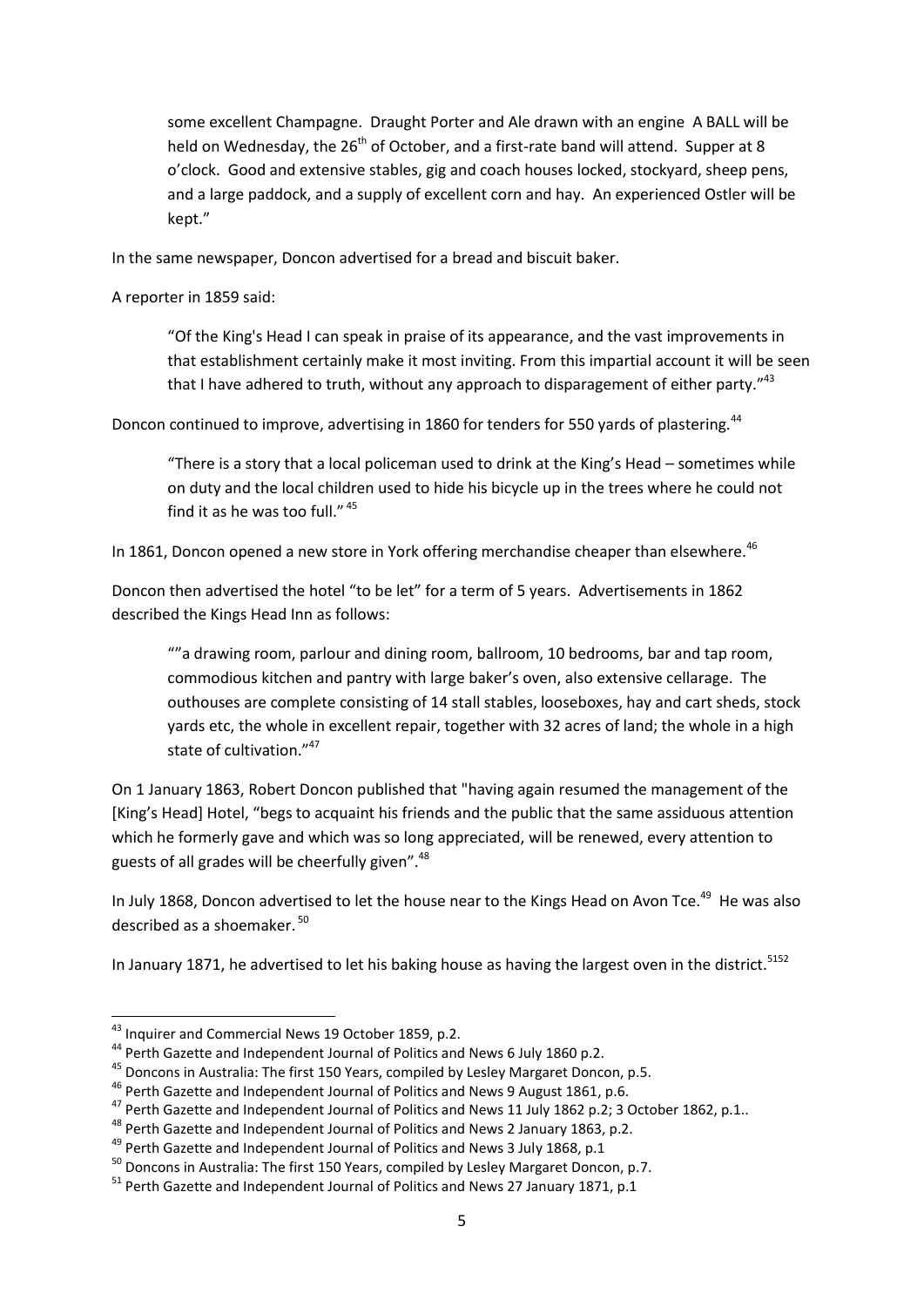On 8 November 1872, Richard William Chipper applied for a publican's general licence for the King's Head Hotel "containing three sitting rooms and eight bedrooms…now in the occupation of Mr Robert Doncon".<sup>53</sup> In about September 1873, Doncon leased the hotel to Chipper.<sup>54</sup>

In 1874, Chipper, as licensee was charged with allowing gambling on the premises. Henry Stevens (the blacksmith), Henry Turner (or Ware) and John Dott were the customers. They were watched by Lance Corporal Parker and Police Constable Lavery, who observed at least 20 games of dice each for the stake of a "dollar", Chipper being present during the whole affair. After one party had been "spun up", Chipper lent him a pound so he could keep playing. "As it was in the small hours of the morning, it was considered necessary to smoke and liquor down, before proceeding any further". While Chipper left the room to get refreshments, the constables entered the room. One of the customers suggested "sending over a gallon of pale brandy to square the Beak".

Chipper declined to cross examine and pleaded guilty and was fined 20 pounds, given that Chipper had been convicted of the same offence a few months earlier.

In 1876, Doncon advertised his home adjoining the Kings Head for sale or lease. The ad says that Doncon was "leaving on account of ill-health".<sup>55</sup> The property was described as follows:

"ALL that dwelling house and grant attached, the property of Mr. Robert Doncon (who is leaving on account of ill-health), adjoining the " King's Head" Hotel, York, containing 12 rooms, and an entrance hall, together with Stabling, Gig house, Hay and Chaff-house, Loft, &c, and 1 good well of water. ALSO, 3 grants of land adjoining of 3 acres (more or less.)

In October 1877, Doncon advertised his house for auction<sup>56</sup>:

## YORK FAIR DAY.

Mr. J. T. Monger

HAS been instructed by Mr. Robert Doncon

(who is about to leave the colony) to offer for sale on WEDNESDAY, the 24th OCTOBER, at 12 o'clock sharp

THE two-storey house, in which he lives, consisting of 12 good commodious rooms, verandah, and balcony ; one room fitted up with shelves for store purposes ; good kitchen garden, and out-houses comprising, coach house, workshop, stable for 3 horses, hay house, hay loft and cart shed ; 12 acres (more or less) of land attached, well fenced and under crop, two good wells on the premises.

The house occupies a central position in the main street of York, and is admirably adapted for a Temperance Hotel, or other place of business.

ALSO,

Immediately after the sale of the above, will be offered three grants adjoining ; well fenced and under crop ; containing

4 acres more or less.

Intending buyers can obtain further information and inspect the property on application to the proprietor, or the Auctioneer.

 $\overline{a}$ 

<sup>52</sup> Inquirer, 15 March 1871, p.1.

<sup>&</sup>lt;sup>53</sup> Inquirer and Commercial News, 13 November 1872, p.2.

<sup>&</sup>lt;sup>54</sup> Inquirer and Commercial News, 24 September 1873, p.3.

<sup>55</sup> Western Australian Times, 15 February 1876, p.3.

<sup>56</sup> Western Australian Times, 2 October 1877, p.3.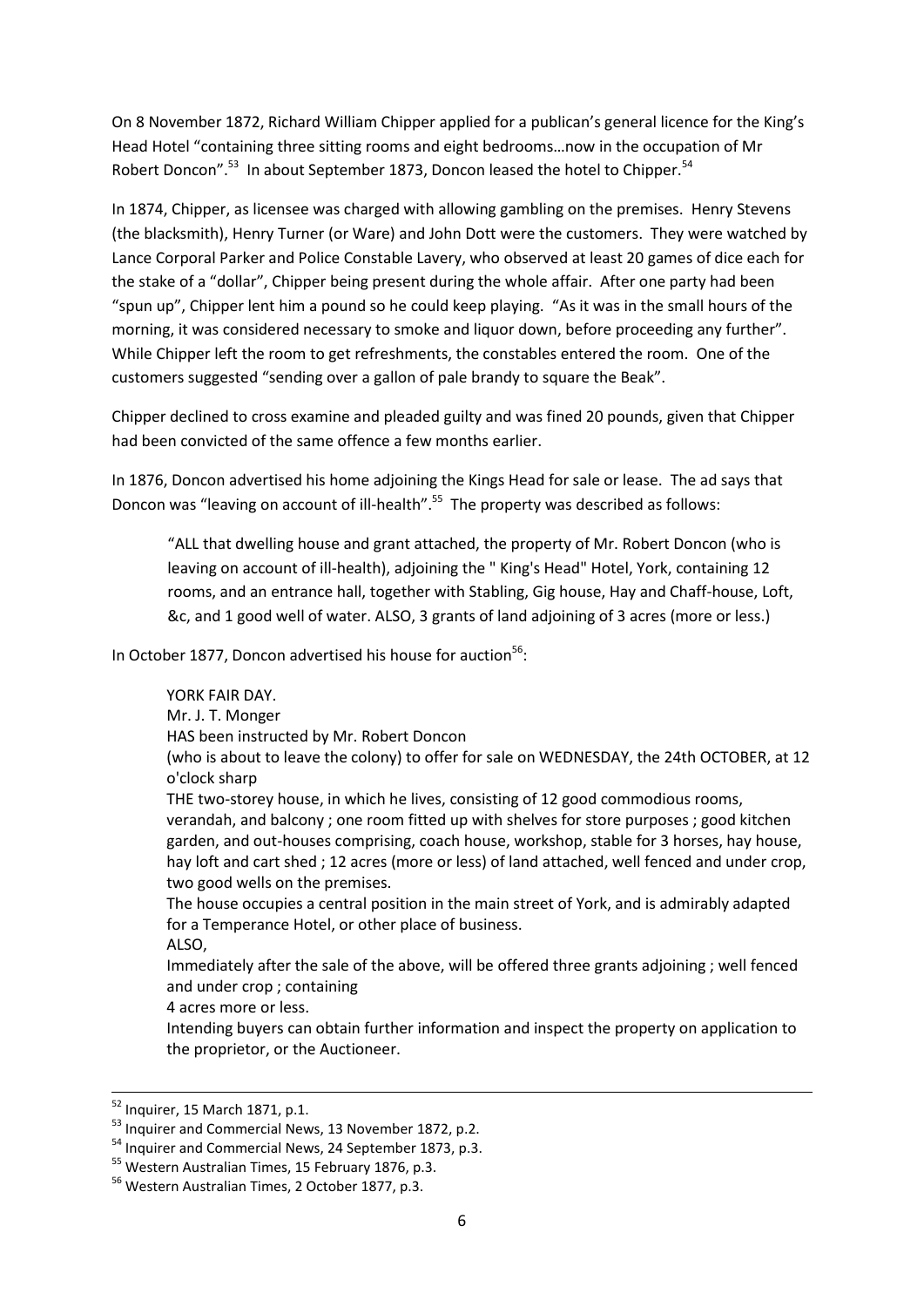Good Titles can be given to the whole of the above property. York, 26th Sept. 1877. [17.10.77.

Shirley Lutz said that the Doncons had "an impressive double storeyed house next to the Kings Head Hotel (at what is now 33 Avon Terrace). It was Georgian in appearance and eventually collapsed due to water seepage undermining the foundation."<sup>57</sup>

In January 1878, R W Chipper the "landlord" of the Kings Head was fined for having a drunken man on the premises.<sup>5859</sup>

In February 1878, Doncon was reported as adding "the necessary adjuncts towards making 9his home) complete as a Temperance Hotel".<sup>60</sup>

Between 1865 and 1878, he employed 17 ticket of leave men.<sup>61</sup>

In February 1878, Robert Doncon "now residing at Bland's Town in the district of York" gave notice of his intention to apply for an Eating, Boarding and Lodging House licence.<sup>62</sup> He also advertised his boarding house and undertook to "supply hay and corn at a cheaper rate than is to be obtained elsewhere".<sup>63</sup> A letter to the paper from "Corrian" in relation to this advertisement described Doncon as "well known to most bushmen as an obstinate, straightforward man, and if can only assimilate his ideas to the requirements of customers from the back track, and carry out what he promises by advertisement, he will be sure of the support which should be extended to such a useful and much wanted establishment".<sup>64</sup>

The Western Australian Times published a column of praise for the initiative.<sup>65</sup> The required licence was granted on 4 March 1878.<sup>66</sup>

In July 1879, Doncon advertised his "Temperance Hotel" as being for sale or to let.<sup>67</sup>

On 19 September 1881, Sophia Doncon, aged 65 years, died "after a long and severe illness".<sup>68</sup> Doncon's "2 storey house situated in Avon Terrace, York" was sent to auction on 3 December 1881. The house and objects for sale were all described. Robert Doncon was said to be "leaving the colony".<sup>69</sup>

 $\overline{a}$ 

<sup>&</sup>lt;sup>57</sup> Doncons in Australia: The first 150 Years, compiled by Lesley Margaret Doncon, p.7.

<sup>&</sup>lt;sup>58</sup> Inquirer and Commercial News, 30 January 1878, p.3.

<sup>&</sup>lt;sup>59</sup> Eastern Districts Chronicle, 19 January, 1878, p.2.

<sup>60</sup> Eastern Districts Chronicle, 2 February 1878, p.2.

<sup>&</sup>lt;sup>61</sup> Rica Erickson, Dictionary of Western Australians.

<sup>&</sup>lt;sup>62</sup> Eastern Districts Chronicle, 2 February 1878, p.2; 9 February 1878, p.4..

<sup>&</sup>lt;sup>63</sup> Eastern Districts Chronicle, 2 February 1878, p.2.

<sup>64</sup> Eastern Districts Chronicle, 9 February 1878, p.2.

<sup>&</sup>lt;sup>65</sup> Western Australian Times, 22 February 1878, p.2; see also 26 March 1878, p.2; 10 May 1878, p.2. which says

<sup>&</sup>quot;…cleanliness, comfort and good fare, are the order of the day; and man and horse are well cared for".

<sup>&</sup>lt;sup>66</sup> Eastern Districts Chronicle, 9 March 1878, p.2.

<sup>&</sup>lt;sup>67</sup> Western Australian Times, 8 July 1879, p.3.

<sup>68</sup> Eastern Districts Chronicle, 23 September 1881, p.2; 30 September 1881, p.2.

<sup>69</sup> Eastern Districts Chronicle, 7 October 1881, p.3.